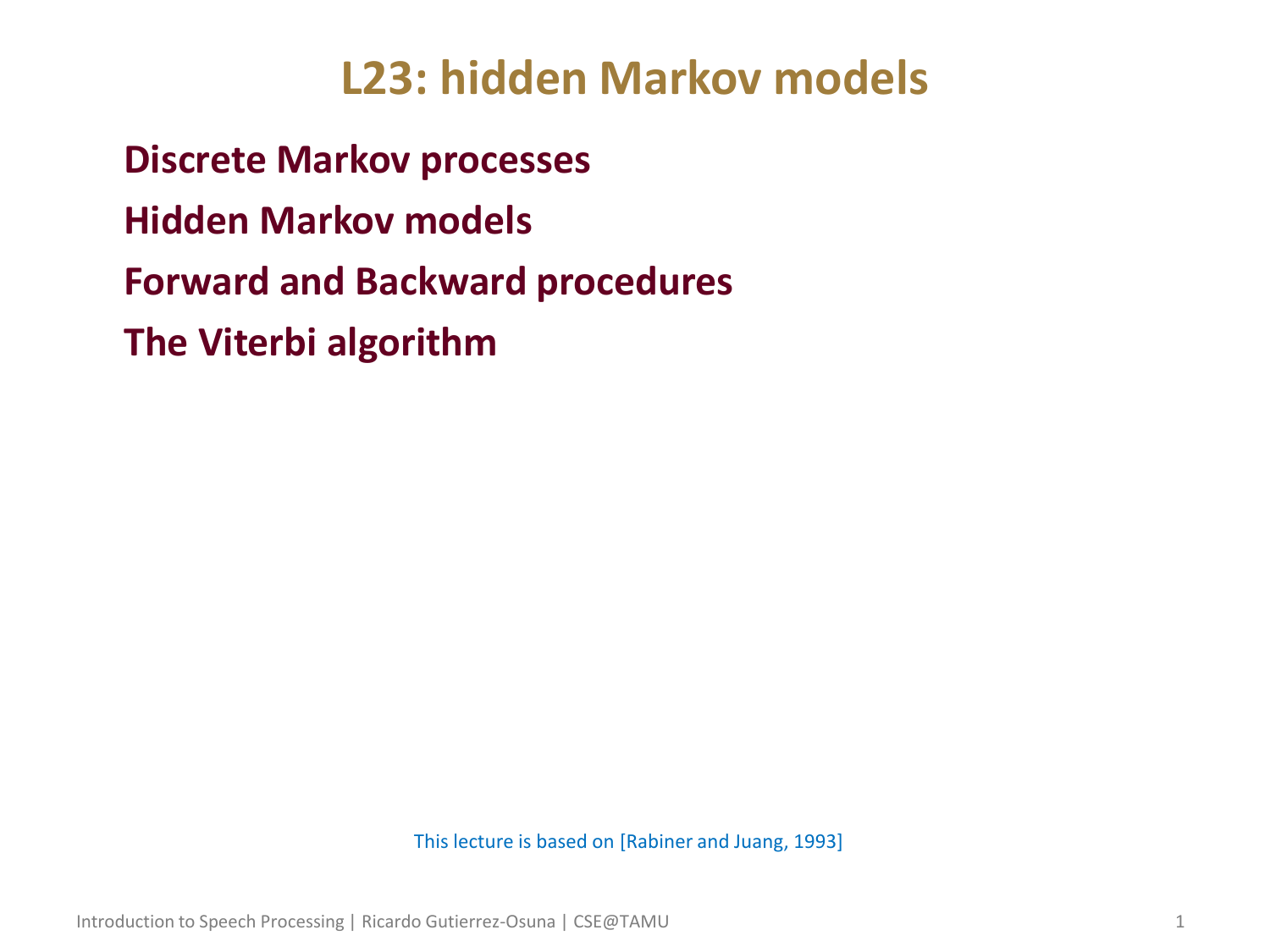# **Introduction**

#### • **The next two lectures in the course deal with the recognition of temporal or sequential patterns**

- Sequential pattern recognition is a relevant problem in several disciplines
	- Human-computer interaction: Speech recognition
	- Bioengineering: ECG and EEG analysis
	- Robotics: mobile robot navigation
	- Bioinformatics: DNA base sequence alignment

### • **A number of approaches can be used to perform time series analysis**

- **Tap delay lines** can be used to form a feature vector that captures the behavior of the signal during a fixed time window
	- This represents a form of "short-term" memory
	- This simple approach is, however, limited by the finite length of the delay line
- **Feedback connections** can be used to produce recurrent MLP models
	- Global feedback allows the model to have "long-term" memory capabilities
	- Training and using recurrent networks is, however, rather involved and outside the scope of this class (refer to [Principe et al., 2000; Haykin, 1999])
- Instead, we will focus on **hidden Markov models**, a statistical approach that has become the "gold standard" for time series analysis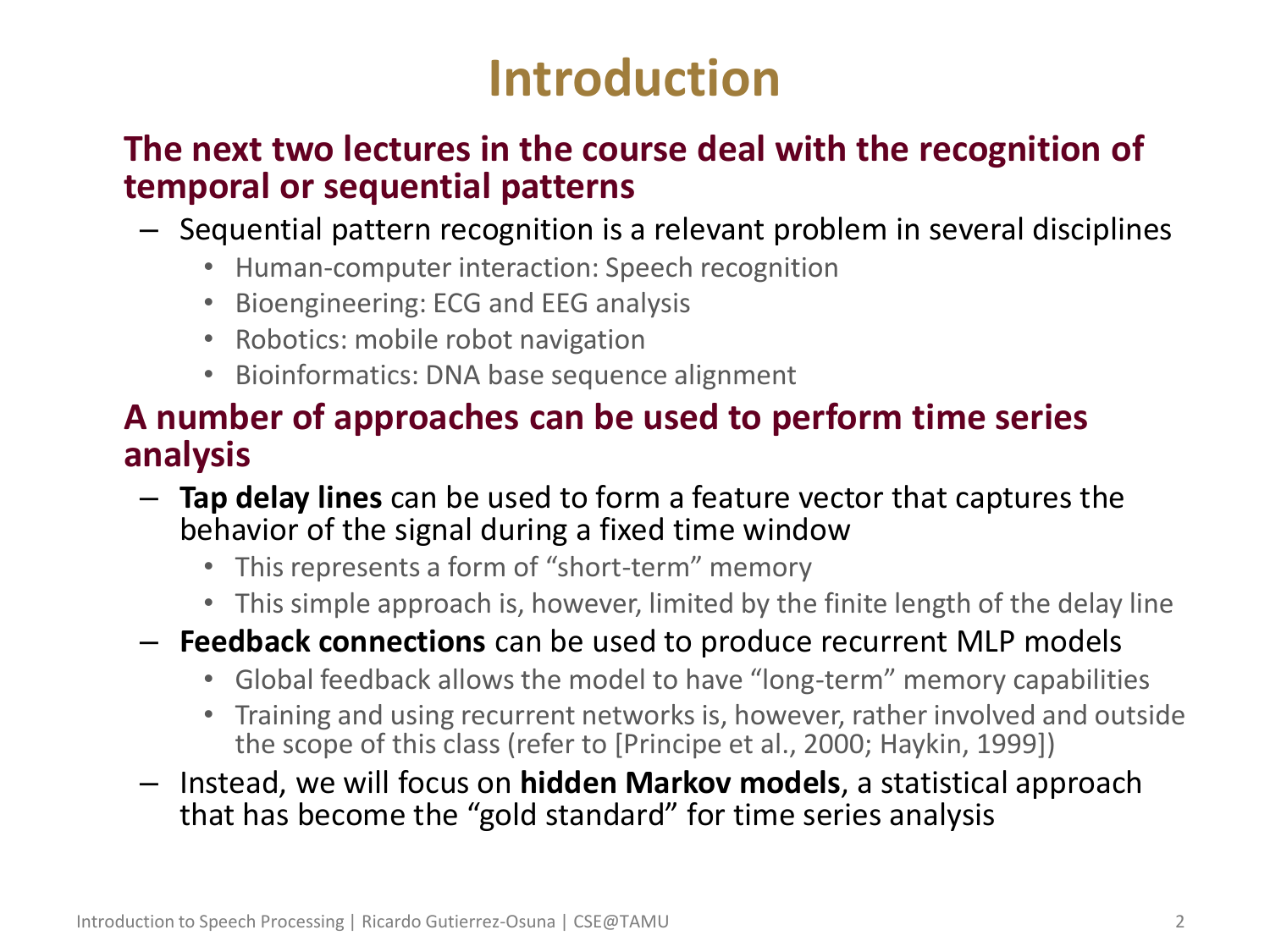# **Discrete Markov Processes**

# • **Consider a system described by the following process**

- $-$  At any given time, the system can be in one of N possible states  $S = \{S_1, S_2 ... S_N\}$
- At regular times, the system undergoes a transition to a new state
- Transition between states can be described probabilistically

# • **Markov property**

- $-$  In general, the probability that the system is in state  $q_t = S_j$  is a function of the complete history of the system
- To simplify the analysis, however, we will assume that the state of the system depends only on its immediate past

$$
P(q_t = S_j | q_{t-1} = S_i, q_{t-2} = S_k \dots ) = P(q_t = S_j | q_{t-1} = S_i)
$$

- This is known as a **first-order Markov Process**
- We will also assume that the transition probability between any two states is independent of time

$$
a_{ij} = P(q_t = S_j | q_{t-1} = S_i) \ s.t. \begin{cases} a_{ij} \ge 0\\ \sum_{j=1}^N a_{ij} = 1 \end{cases}
$$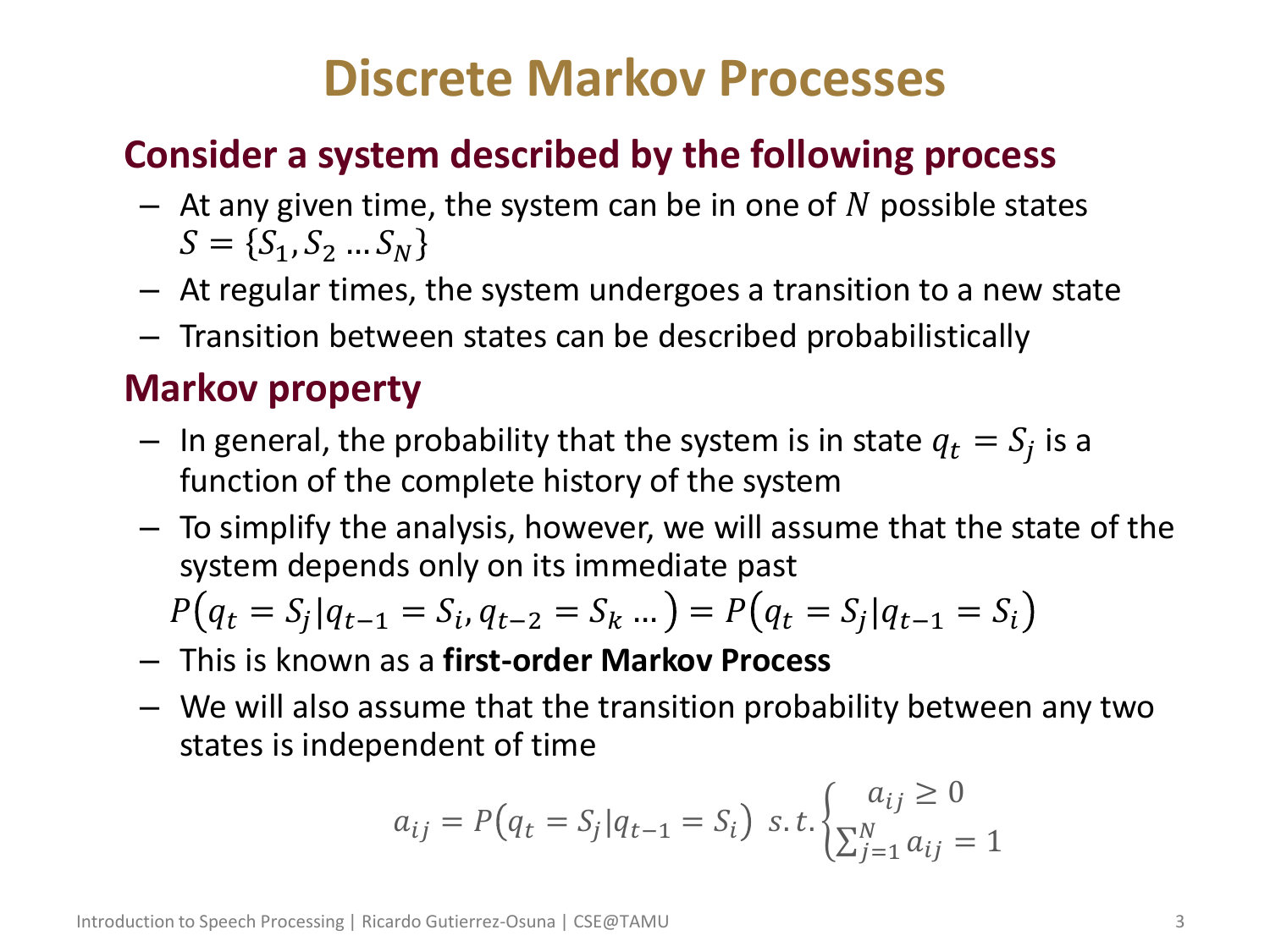### • **Example**

- Consider a simple three-state Markov model of the weather
- Any given day, the weather can be described as being
	- State 1: precipitation (rain or snow)
	- State 2: cloudy
	- State 3: sunny

– Transitions between states are described by the transition matrix

$$
A = \{a_{ij}\} = \begin{bmatrix} 0.4 & 0.3 & 0.3 \\ 0.2 & 0.6 & 0.2 \\ 0.1 & 0.1 & 0.8 \end{bmatrix}
$$

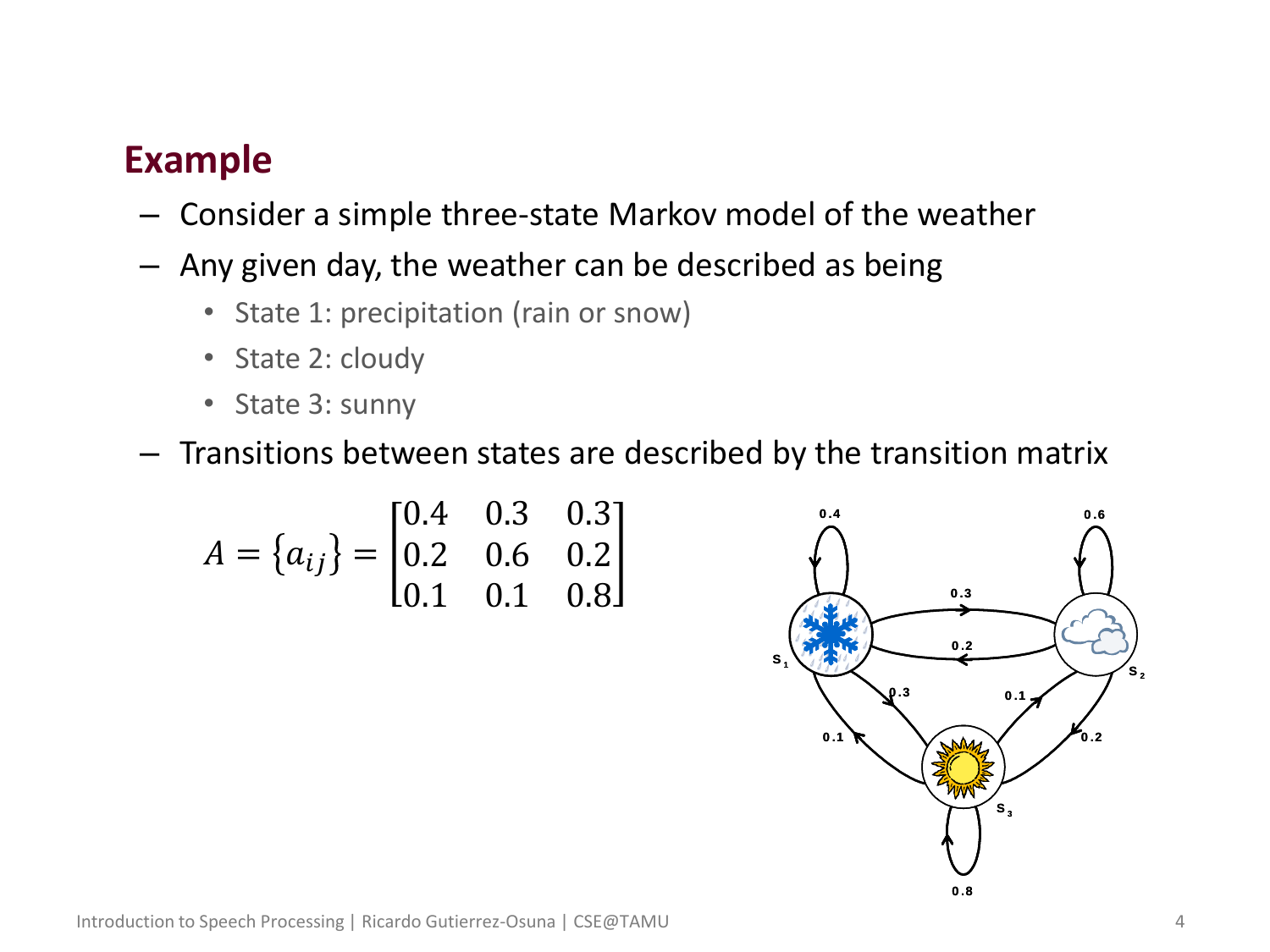#### – Question

- Given that the weather on day t=1 is sunny, what is the probability that the weather for the next 7 days will be "sun, sun, rain, rain, sun, clouds, sun" ?
- Answer:

#### $P(S_3, S_3, S_3, S_1, S_1, S_3, S_2, S_3 | model)$  $= P(S_3)P(S_3|S_3)P(S_3|S_3)P(S_1|S_3)P(S_1|S_1)P(S_3|S_1)P(S_2|S_3)P(S_3|S_2)$  $=\pi_3a_{33}a_{33}a_{13}a_{11}a_{31}a_{23}a_{32}$  $= 1 \times 0.8 \times 0.8 \times 0.1 \times 0.4 \times 0.3 \times 0.1 \times 0.2$

#### – Question

- What is the probability that the weather stays in the same known state  $S_i$ for exactly T consecutive days?
- Answer:

$$
P(q_t = S_i, q_{t+1} = S_i \dots q_{t+T} = S_{j \neq i}) = a_{ii}^{T-1} (1 - a_{ii})
$$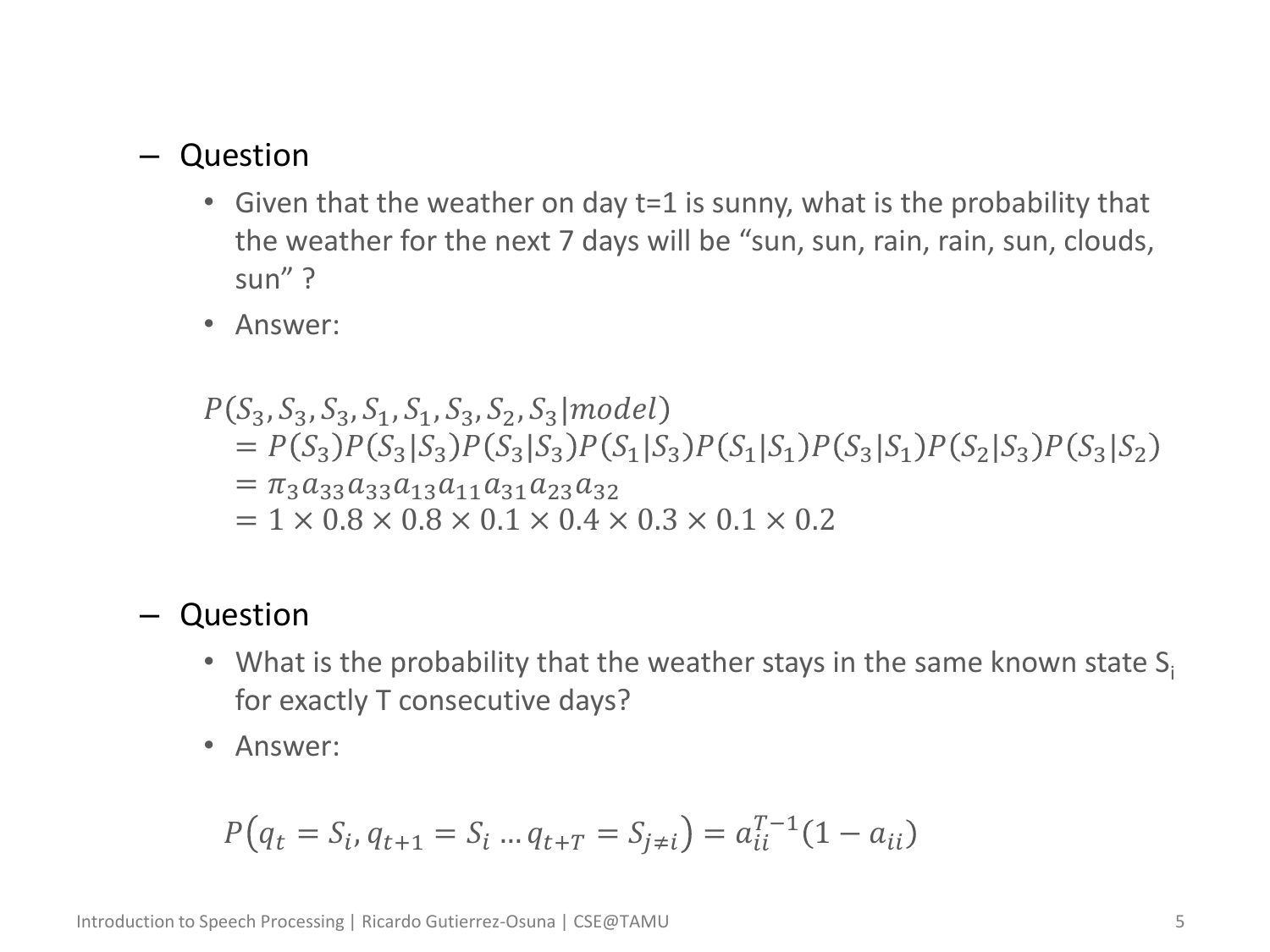# **Hidden Markov models**

# • **Introduction**

- The previous model assumes that each state can be uniquely associated with an observable event
	- Once an observation is made, the state of the system is then trivially retrieved
	- This model, however, is too restrictive to be of practical use for most realistic problems
- To make the model more flexible, we will assume that the outcomes or observations of the model are a probabilistic function of each state
	- Each state can produce a number of outputs according to a unique probability distribution, and each distinct output can potentially be generated at any state
	- These are known a *Hidden Markov Models* (HMM), because the state sequence is not directly observable, it can only be approximated from the sequence of observations produced by the system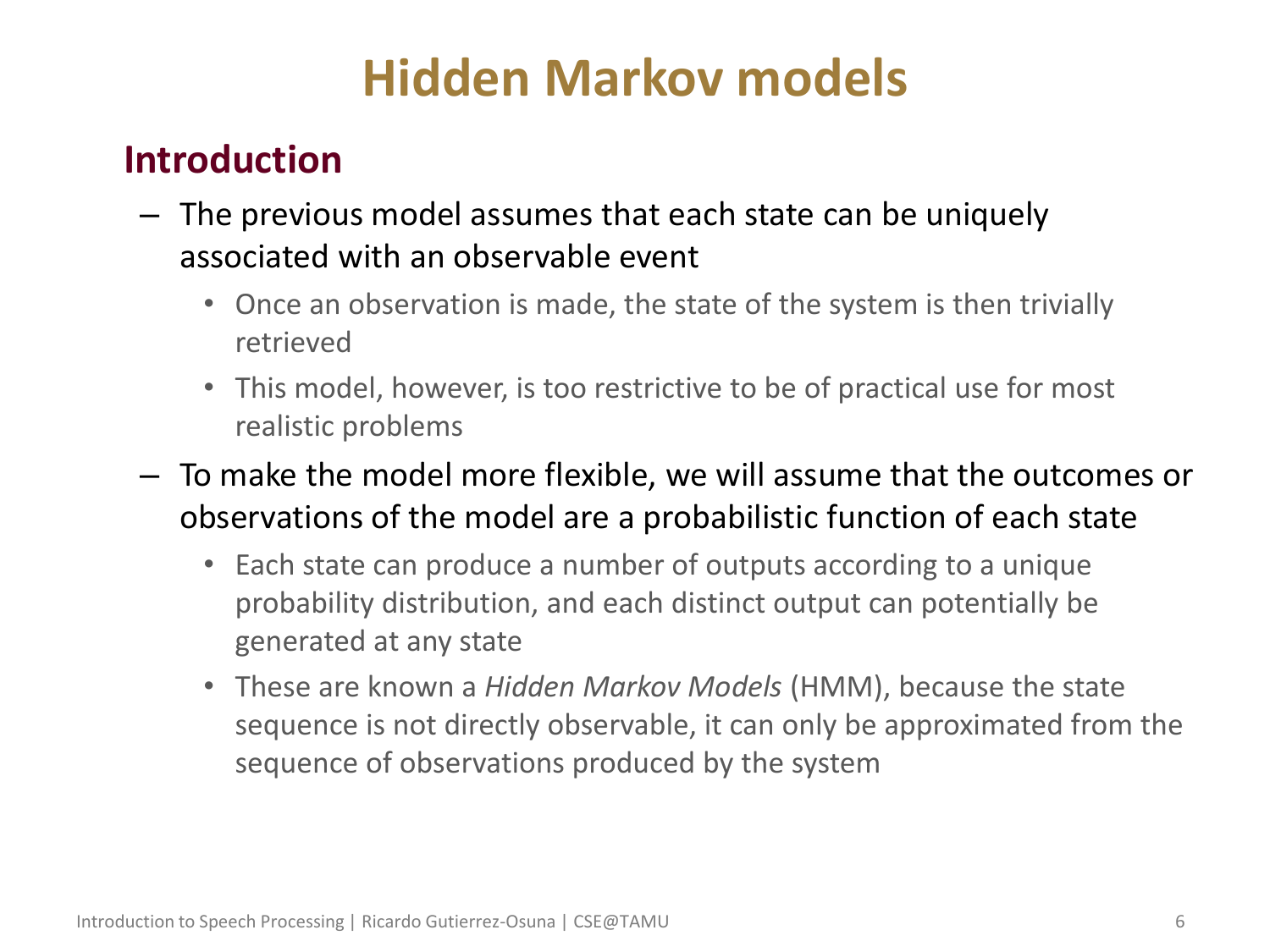## • **The coin-toss problem**

- To illustrate the concept of an HMM, consider the following scenario
	- You are placed in a room with a curtain
	- Behind the curtain there is a person performing a coin-toss experiment
	- This person selects one of several coins, and tosses it: heads (H) or tails (T)
	- She tells you the outcome (H,T), but not which coin was used each time
- Your goal is to build a probabilistic model that best explains a sequence of observations  $O = \{o_1, o_2, o_3 ...\} = \{H, T, T, H ...\}$ 
	- The coins represent the states; these are hidden because you do not know which coin was tossed each time
	- The outcome of each toss represents an observation
	- A "likely" sequence of coins may be inferred from the observations, but this state sequence will not be unique
- If the coins are hidden, how many states should the HMM have?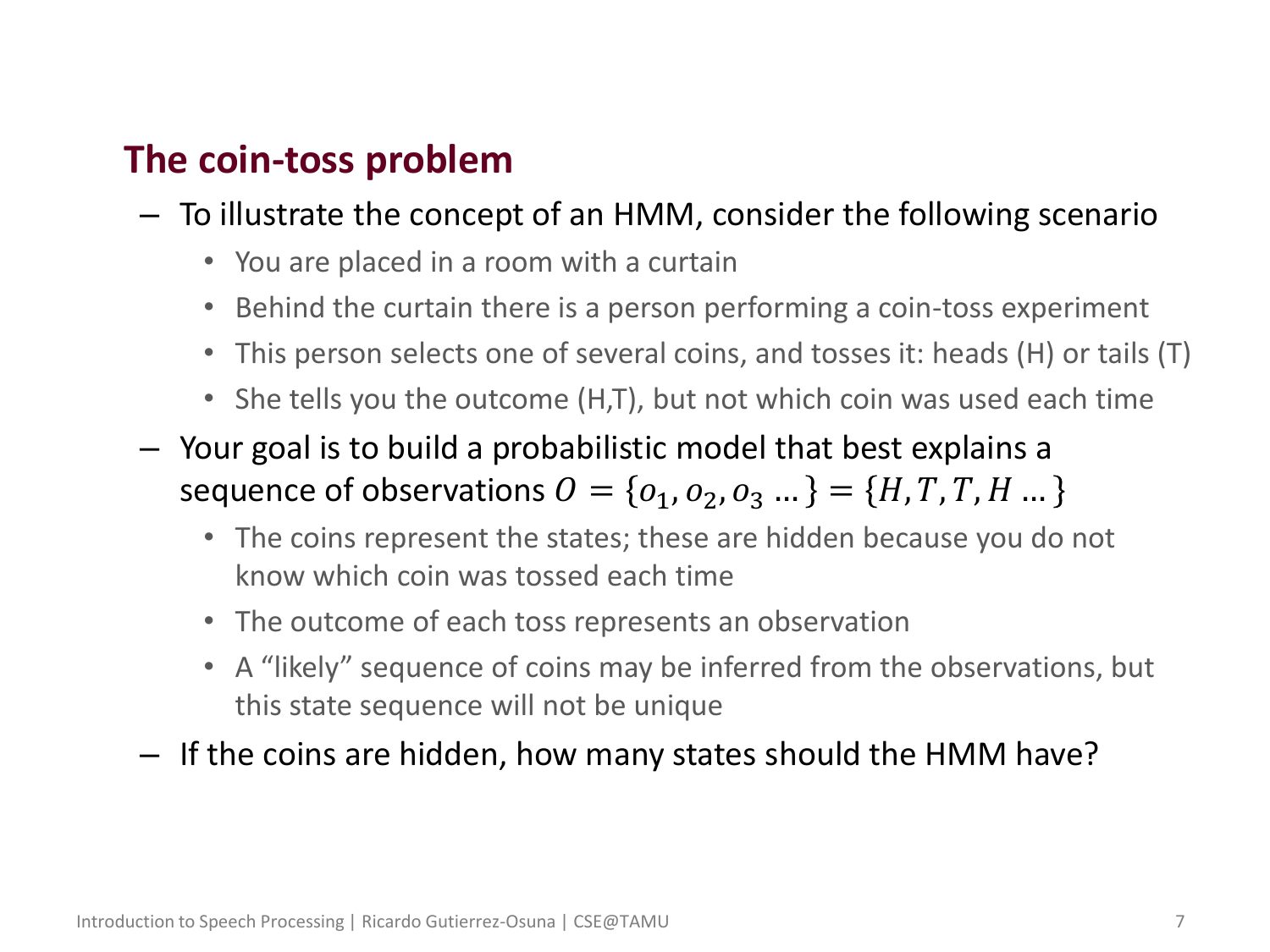#### – One-coin model

- In this case, we assume that the person behind the curtain only has one coin
- As a result, the Markov model is observable since there is only one state
- In fact, we may describe the system with a deterministic model where the states are the actual observations (see figure)
- In either case, the model parameter P(H) may be found from the ratio of heads and tails

#### – Two-coin model

- A more sophisticated HMM would be to assume that there are two coins
	- Each coin (state) has its own distribution of heads and tails, to model the fact that the coins may be biased
	- Transitions between the two states model the random process used by the person behind the curtain to select one of the coins
- The model has 4 free parameters



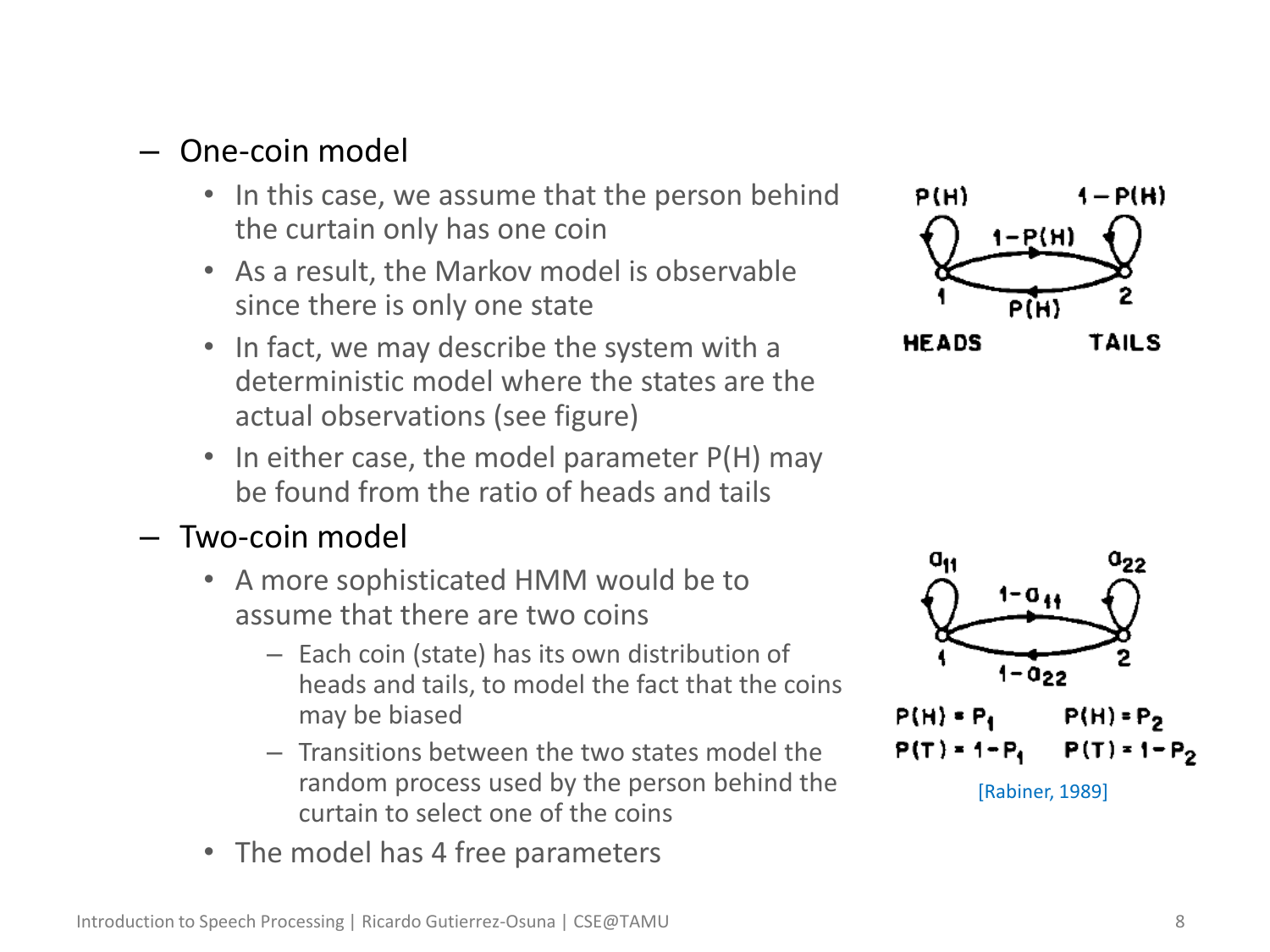#### – Three-coin model

- In this case, the model would have three separate states
	- This HMM can be interpreted in a similar fashion as the two-coin model
- The model has 9 free parameters



- Since the states are not observable, the best we can do is select the model that best explains the data (e.g., using a Maximum Likelihood criterion)
- Whether the observation sequence is long and rich enough to warrant a more complex model is a different story, though





[Rabiner, 1989]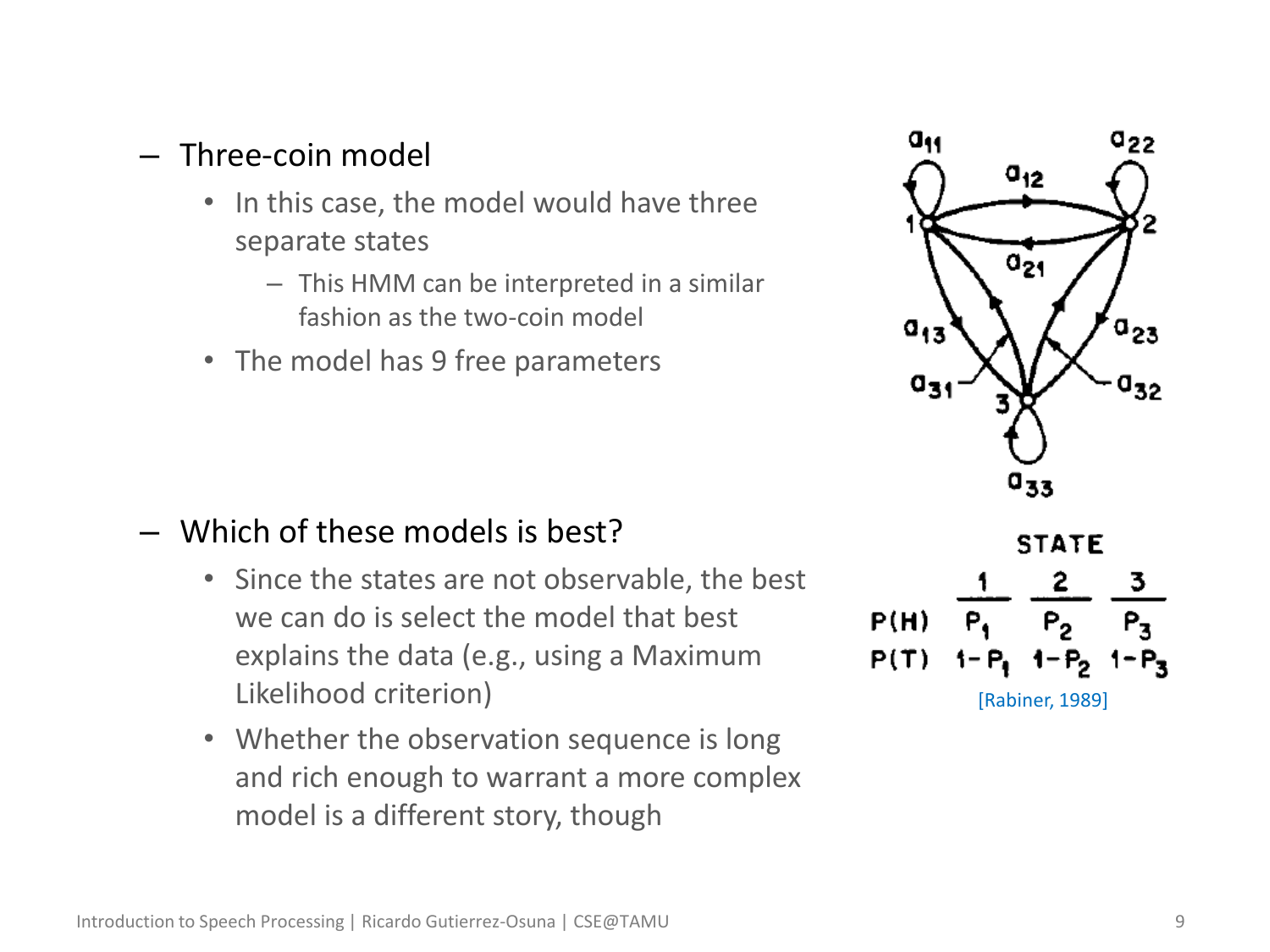# • **The urn-ball problem**

- To further illustrate the concept of an HMM, consider this scenario
	- You are placed in the same room with a curtain
	- Behind the curtain there are N urns, each containing a large number of balls from M different colors
	- The person behind the curtain selects an urn according to an internal random process, then randomly grabs a ball from the selected urn
	- He shows you the ball, and places it back in the urn
	- This process is repeated over and over
- Questions
	- How would you represent this experiment with an HMM? What are the states? Why are the states hidden? What are the observations?

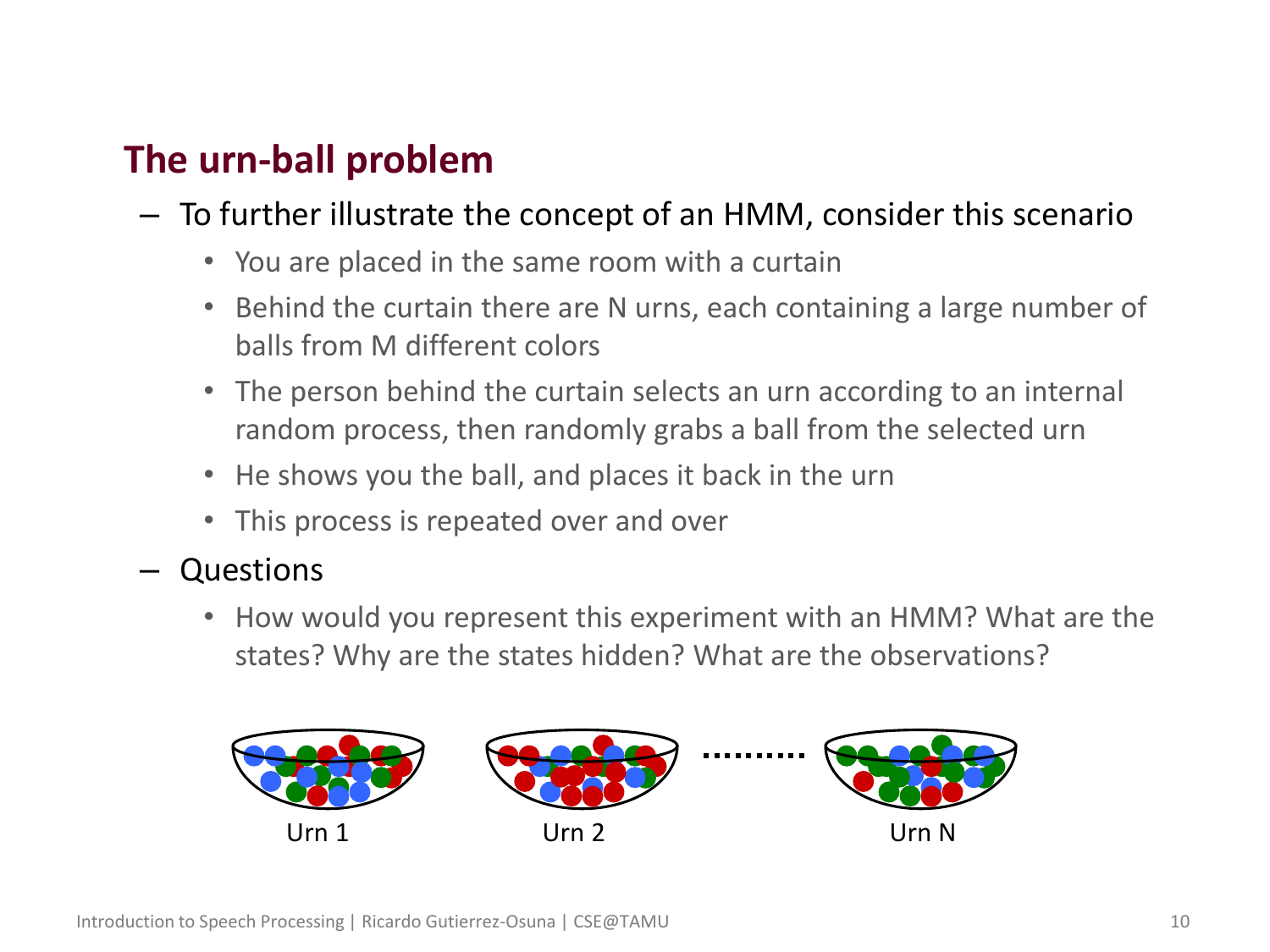### • **Elements of an HMM**

- An HMM is characterized by the following set of parameters
	- *N*, the number of states in the model  $S = \{S_1, S_2 ... S_N\}$
	- *M*, the number of discrete observation symbols  $V = \{v_1, v_2 ... v_M\}$
	- $A = \{a_{ij}\}\$ , the state transition probability  $a_{ij} = P(q_{t+1} = S_j | q_t = S_i)$
	- $B = \{b_i(k)\}\text{, the observation or emission probability distribution}$  $b_i(k) = P(o_t = v_k | q_t = S_i)$
	- $\pi$ , the initial state distribution

$$
\pi_j = P\big(q_1 = S_j\big)
$$

- $-$  Therefore, an HMM is specified by two scalars (N and M) and three probability distributions  $(A,B, \text{and } \pi)$ 
	- In what follows, we will represent an HMM by the compact notation  $\lambda = (A, B, \pi)$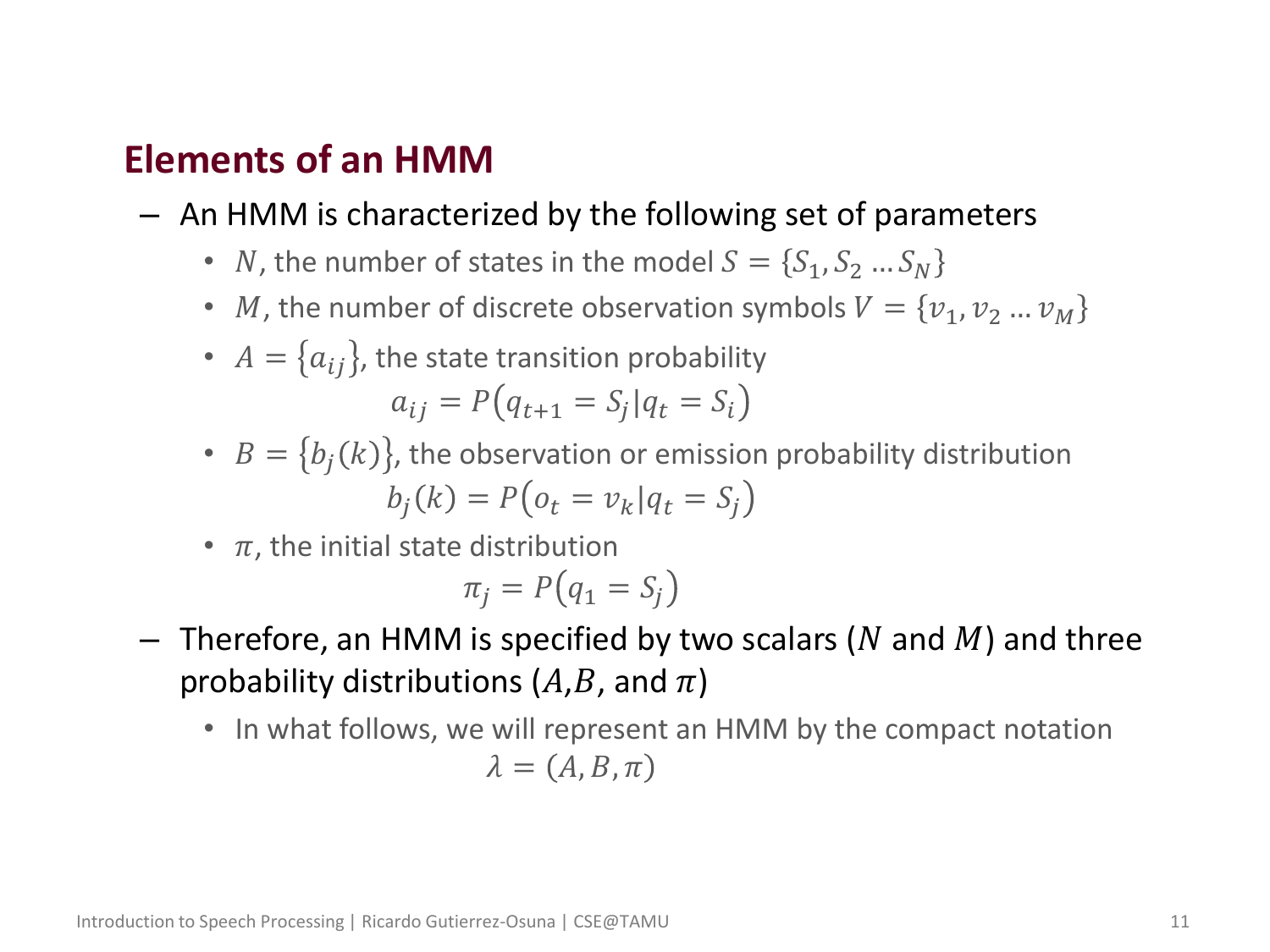#### • **HMM generation of observation sequences**

- Given a completely specified HMM  $\lambda = (A, B, \pi)$ , how can an observation sequence  $O = \{o_1, o_2, o_3, o_4, ...\}$  be generated?
	- 1. Choose an initial state  $S_1$  according to the initial state distribution  $\pi$
	- 2. Set  $t = 1$
	- 3. Generate observation  $o_t$  according to the emission probability  $b_j(k)$
	- 4. Move to a new state  $S_{t+1}$  according to state-transition at that state  $a_{ij}$
	- 5. Set  $t = t + 1$  and return to 3 until  $t \geq T$
- Example
	- Generate an observation sequence with  $T=5$  for a coin tossing experiment with three coins and the following probabilities

$$
\begin{array}{cccc}\n\mathbf{S}_1 & \mathbf{S}_2 & \mathbf{S}_3 \\
\mathbf{P}(\mathbf{H}) & 0.5 & 0.75 & 0.25 \\
\mathbf{P}(\mathbf{T}) & 0.5 & 0.25 & 0.75\n\end{array}\n\quad A = \{a_{ij}\} = \frac{1}{3} \forall i, j \quad \pi = \{\pi_i\} = \frac{1}{3} \forall i
$$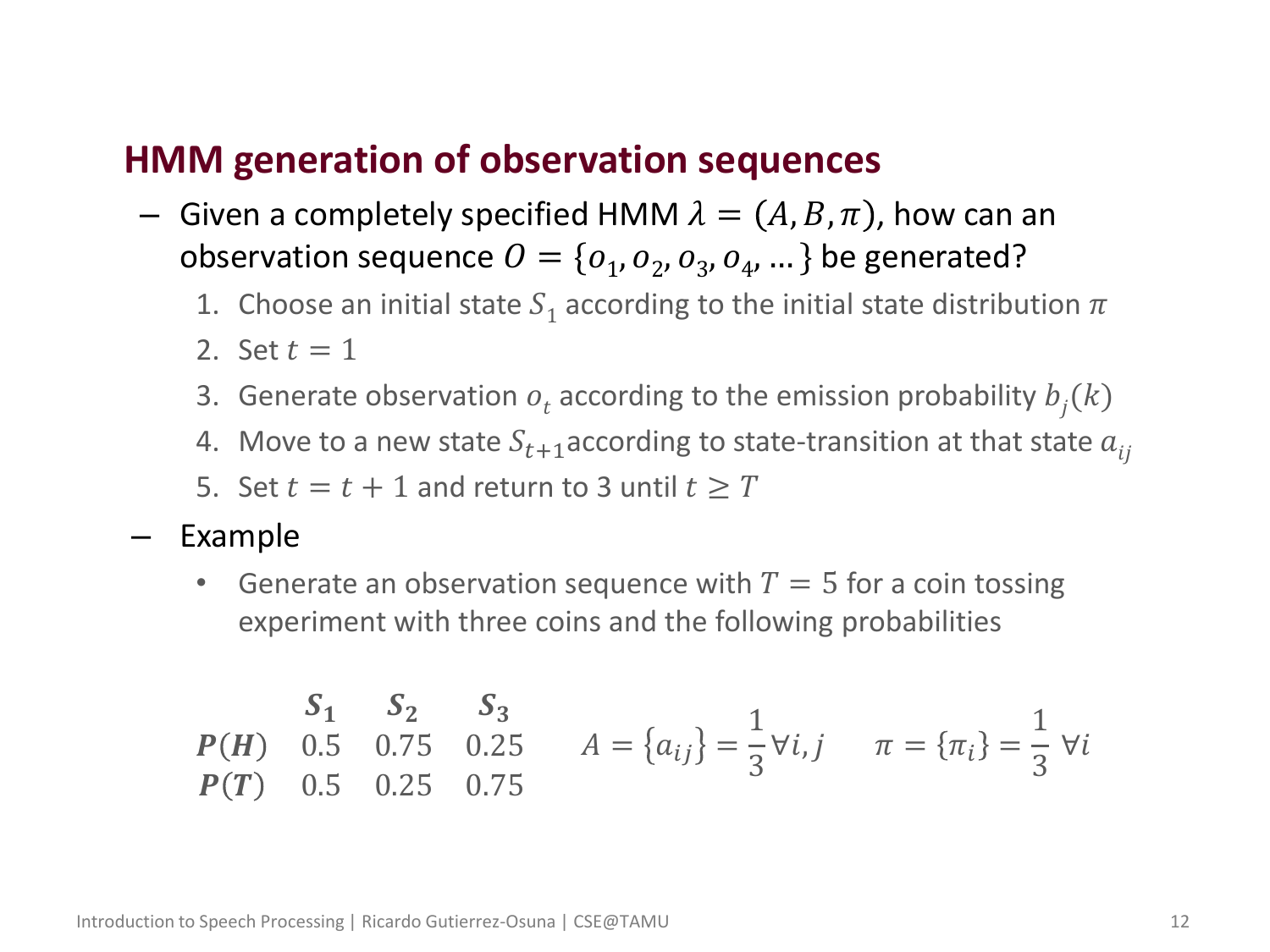## • **The three basic HMM problems**

- Problem 1: Probability Evaluation
	- Given observation sequence  $O = \{O_1, O_2, O_3, \dots\}$  and model  $\lambda = \{A, B, \pi\},\$ how do we efficiently compute  $P(O|\lambda)$ , the likelihood of the observation sequence given the model?
		- The solution is given by the Forward and Backward procedures
- Problem 2: Optimal State Sequence
	- Given observation sequence  $O = \{O_1, O_2, O_3, \dots\}$  and model  $\lambda$ , how do we choose a state sequence  $Q = \{q_1, q_2, q_3 ...\}$  that is optimal (i.e., best explains the data)?
		- The solution is provided by the Viterbi algorithm
- Problem 3: Parameter Estimation
	- How do we adjust the parameters of the model  $\lambda = \{A, B, \pi\}$  to maximize the likelihood  $P(O|\lambda)$ 
		- The solution is given by the Baum-Welch re-estimation procedure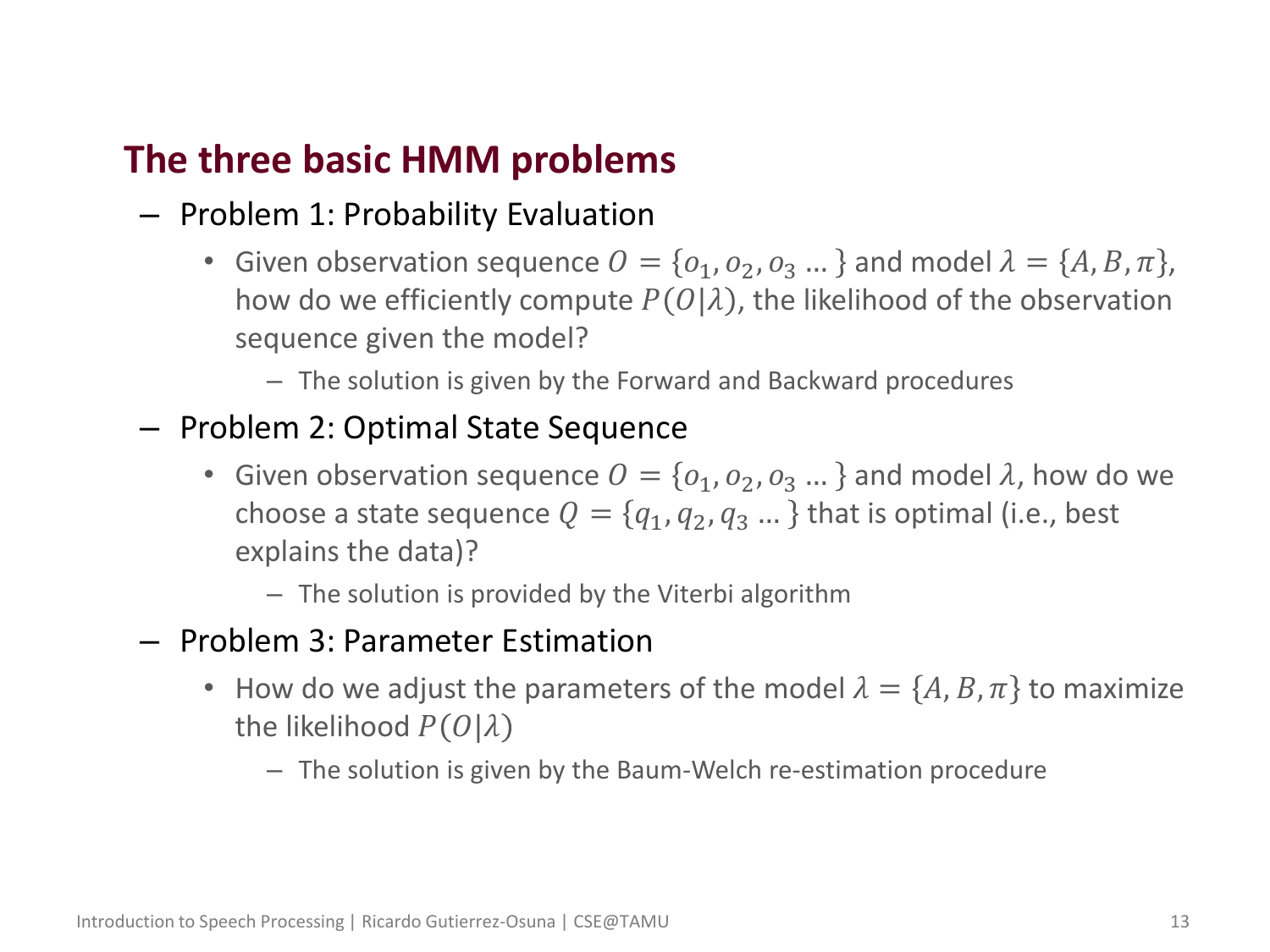# **Forward and Backward procedures**

# • **Problem 1: Probability Evaluation**

- Our goal is to compute the likelihood of an observation sequence  $O = \{O_1, O_2, O_3, \dots\}$  given a particular HMM model  $\lambda = \{A, B, \pi\}$
- Computation of this probability involves enumerating every possible state sequence and evaluating the corresponding probability

$$
P(O|\lambda) = \sum_{\forall Q} P(O|Q,\lambda) P(Q|\lambda)
$$

- For a particular state sequence  $Q = \{q_1, q_2, q_3 ... \}$ ,  $P(O|Q, \lambda)$  is  $P(O|Q, \lambda) = |$   $P(o_t|q_t, \lambda) =$  $\overline{T}$  $t=1$  $\left| \int_a^b b_{q_t}(o_t) \right|$  $\overline{T}$  $t=1$
- $-$  The probability of the state sequence Q is

$$
P(Q|\lambda) = \pi_{q_1} a_{q_1 q_2} a_{q_2 q_3} \dots a_{q_{T-1} q_T}
$$

– Merging these results, we obtain

$$
P(O|\lambda) = \sum_{q_1, q_2 \dots q_T} \pi_{q_1} b_{q_1}(o_{q_1}) a_{q_1 q_2} b_{q_2}(o_{q_2}) \dots a_{q_{T-1} q_T} b_{q_T}(o_{q_T})
$$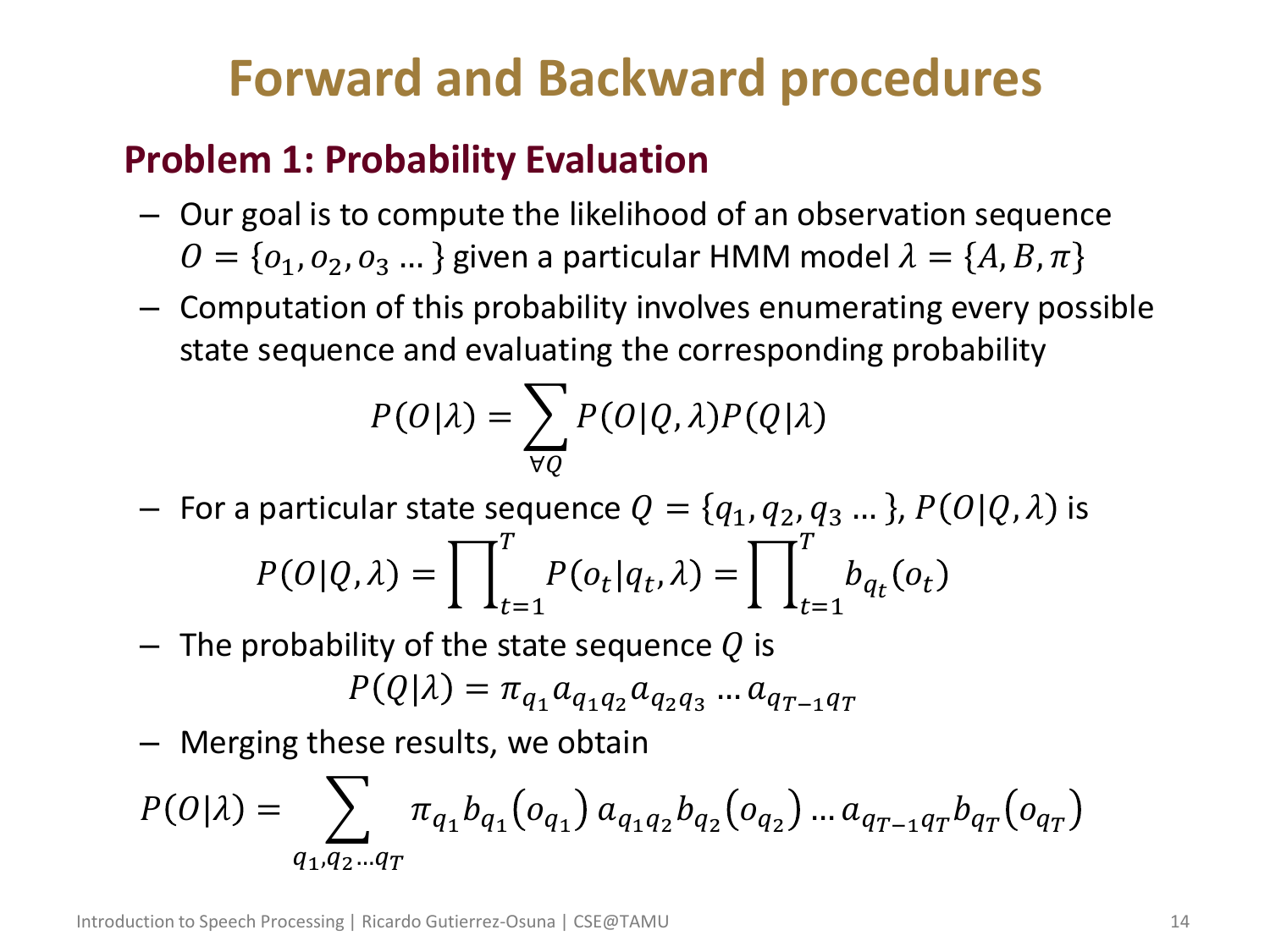#### – Computational complexity

- With  $N<sup>T</sup>$  possible state sequences, this approach becomes unfeasible even for small problems… sound familiar?
	- For  $N = 5$  and  $T = 100$ , the order of computations is in the order of  $10^{72}$
- Fortunately, the computation of  $P(O|\lambda)$  has a lattice (or trellis) structure, which lends itself to a very efficient implementation known as the Forward procedure

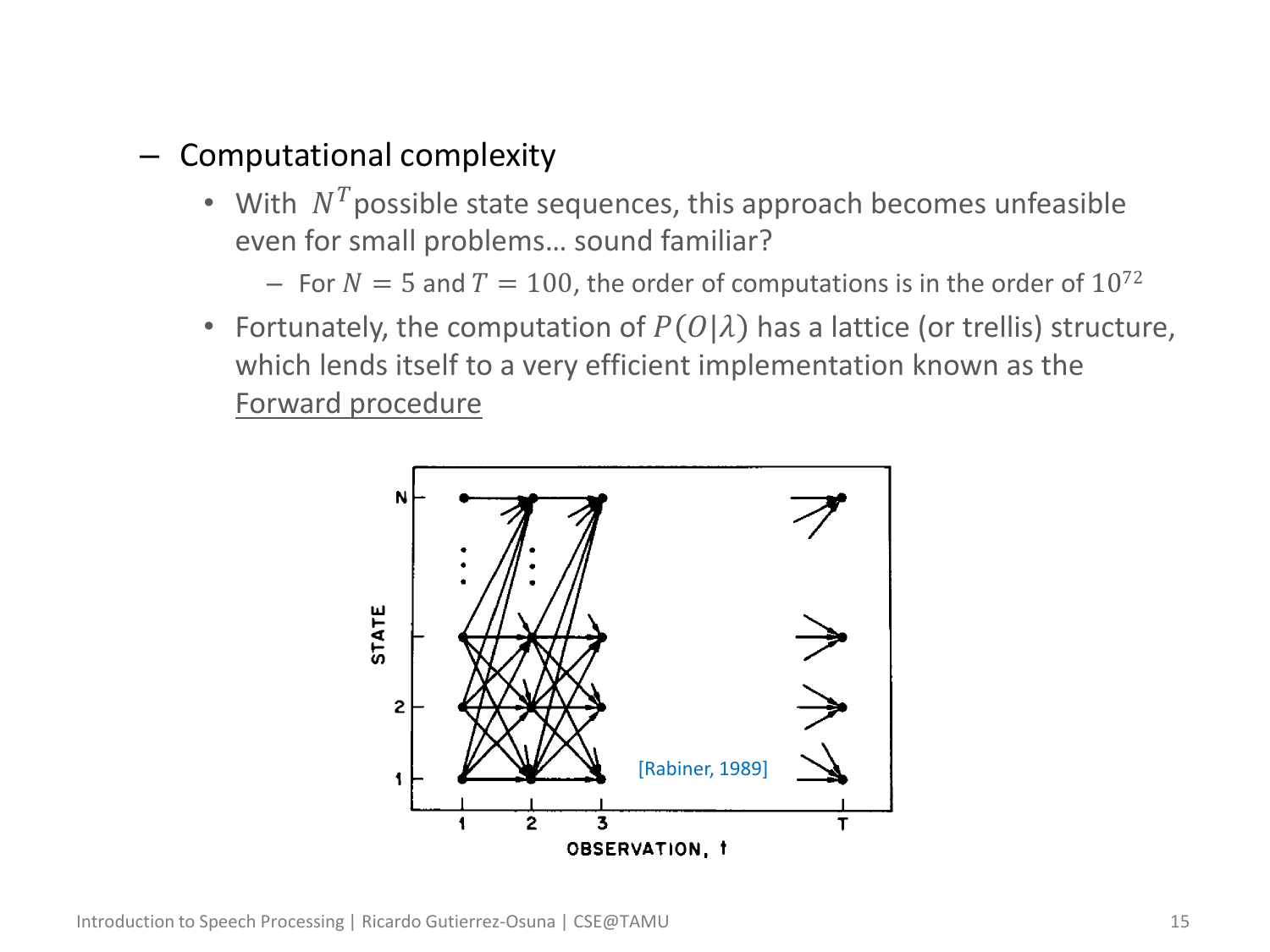## • **The Forward procedure**

 $-$  Consider the following variable  $\alpha_t(i)$  defined as

$$
\alpha_t(i) = P(o_1, o_2 \dots o_t, q_t = S_i | \lambda)
$$

- which represents the probability of the observation sequence up to time  $t$ AND the state  $S_i$  at time t, given model  $\lambda$
- Computation of this variable can be efficiently performed by induction
	- **Initialization:**  $\alpha_1(i) = \pi_i b_i(o_1)$
	- Induction:  $\alpha_{t+1}(j) = \left[\sum_{i=1}^{N} \alpha_i(i) a_{ij}\right] b_j(o_{t+1})$  $1 \leq t \leq T-1$  $1 \leq j \leq N$
	- **Termination:**  $P(O|\lambda) = \sum_{i=1}^{N} \alpha_i(i)$  $i=1$
	- As a result, computation of  $P(O|\lambda)$  can be reduced from  $2T \times N^T$  down to  $N^2 \times T$ operations (from 10<sup>72</sup> to 3000 for  $N = 5, T = 100$

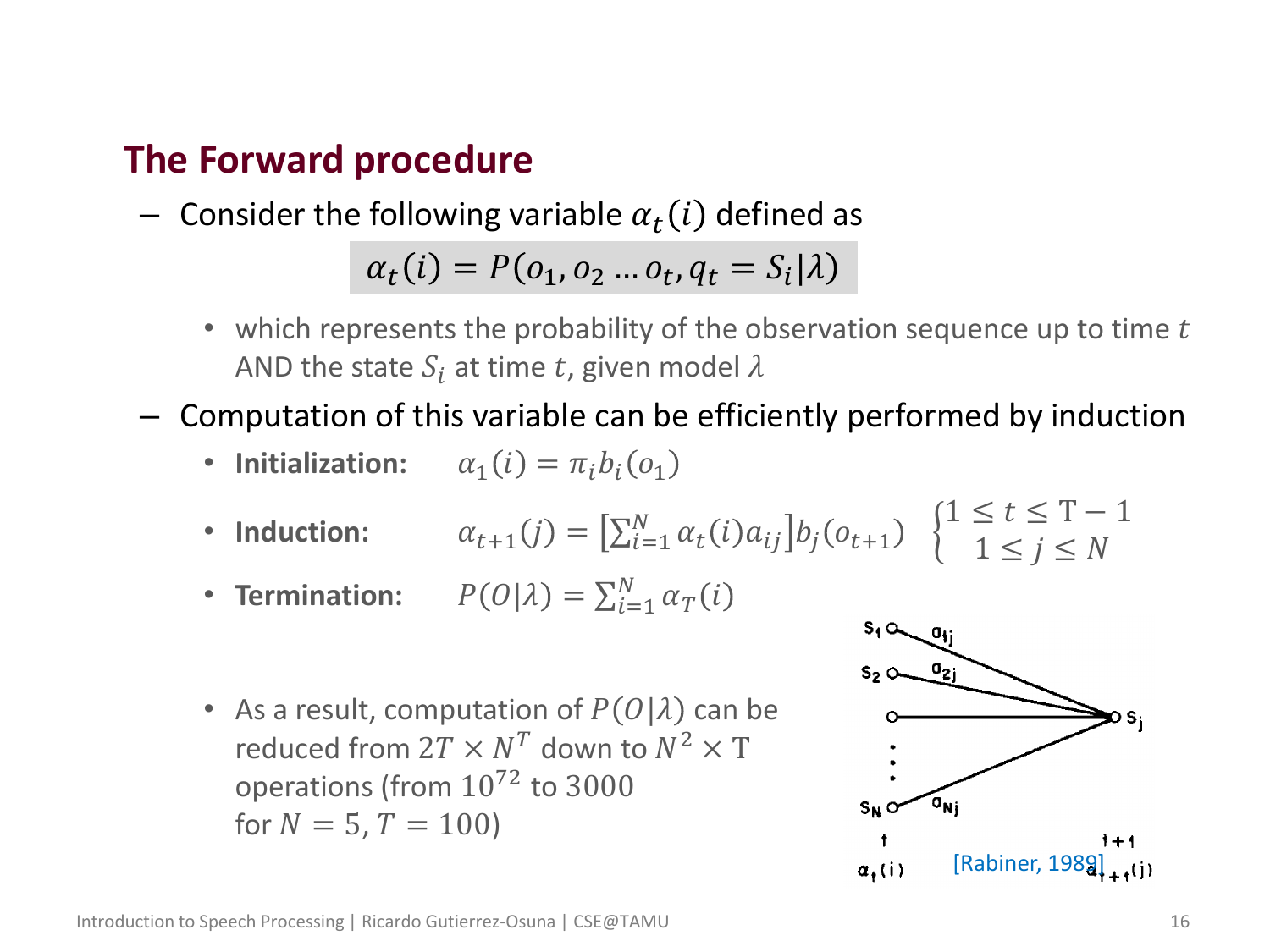### • **The Backward procedure**

 $-$  Analogously, consider the backward variable  $\beta_t(i)$  defined as

 $\beta_t(i) = P(o_{t+1}, o_{t+2} \dots o_T | q_t = S_i, \lambda)$ 

- $\beta_t(i)$  represents the probability of the partial observation sequence from  $t + 1$  to the end, given state  $S_i$  at time t and model  $\lambda$ 
	- As before,  $\beta_t(i)$  can be computed through induction
	- **Initialization:**  $\beta_T(i) = 1$  (arbitrarily)
	- **Induction:**  $i) = \sum_{j=1}^{N} a_{ij} b_j (o_{t+1}) \beta_{t+1} (j)$  $_{j=1}^{N} a_{ij} b_j (o_{t+1}) \beta_{t+1}(j)$  {  $t = T - 1, T - 2 ... 1$  $1 \leq i \leq N$
- Similarly, this computation can be effectively performed in the order of  $N^2 \times T$  operations



Introduction to Speech Processing | Ricardo Gutierrez-Osuna | CSE@TAMU 17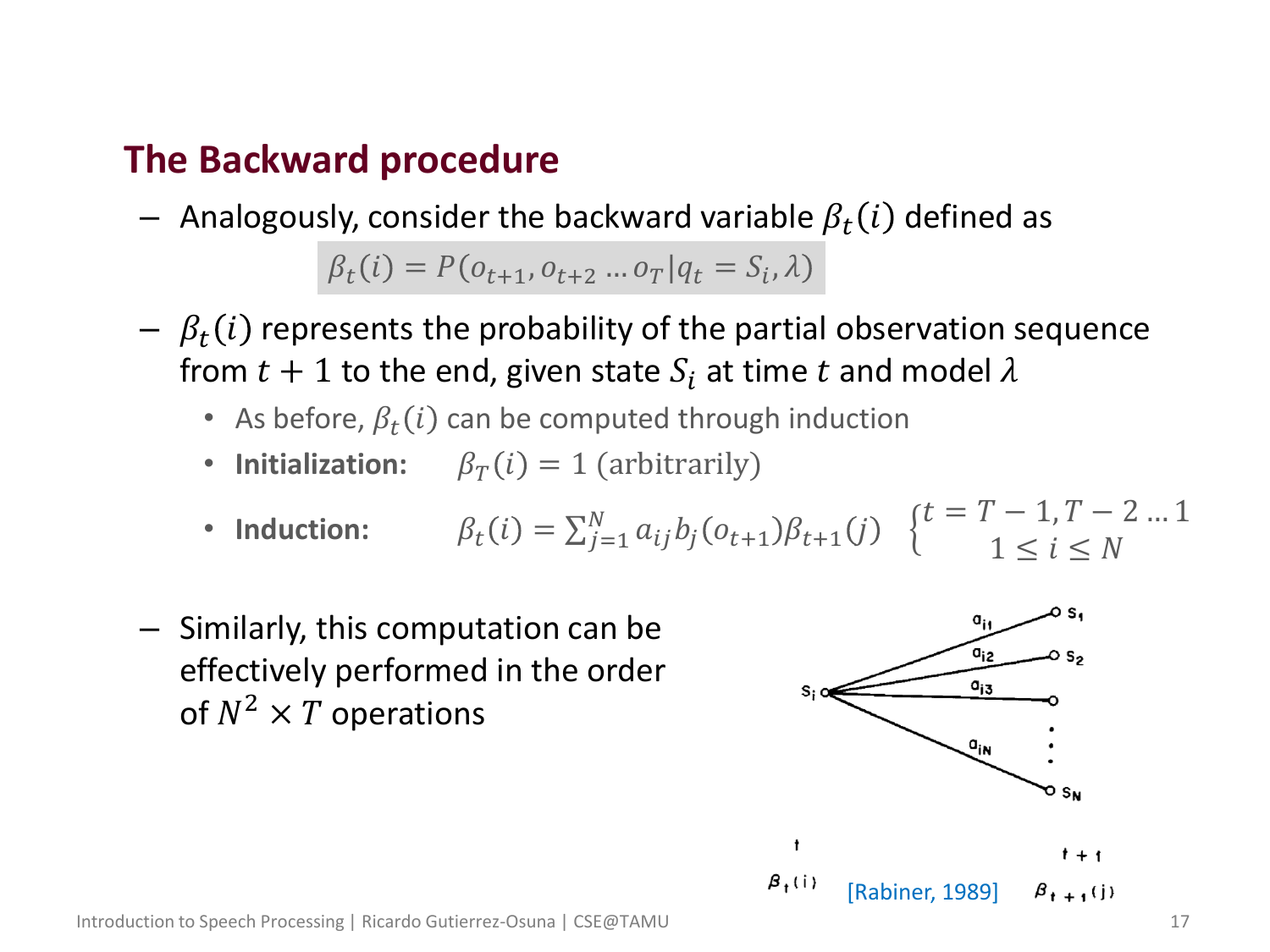# **The Viterbi algorithm**

# • **Problem 2: Optimal State Sequence**

- Finding the optimal state sequence is more difficult problem that the estimation of  $P(O|\lambda)$
- Part of the issue has to do with defining an optimality measure, since several criteria are possible
	- Finding the states  $q_t$ that are *individually* more likely at each time  $t$
	- Finding the *single best* state sequence path (i.e., maximize the posterior  $P(O|Q,\lambda)$
- The second criterion is the most widely used, and leads to the wellknown Viterbi algorithm
	- However, we first optimize the first criterion as it allows us to define a variable that will be used later in the solution of Problem 3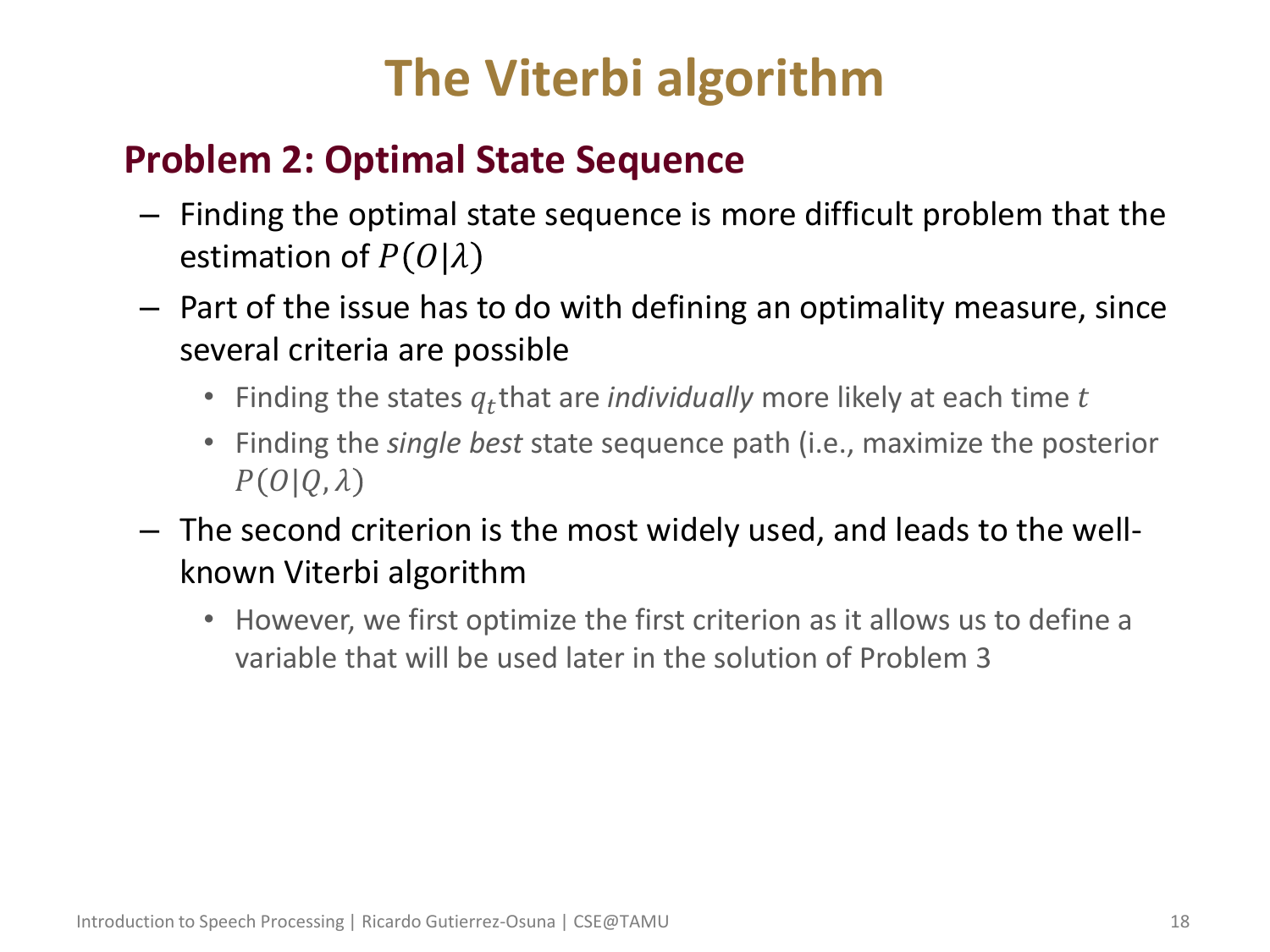- $-$  As in the Forward-Backward procedures, we define a variable  ${\gamma}_t(i)$  $\gamma_t(i) = P(q_t = S_i | 0, \lambda)$ 
	- which represents the probability of being in state  $S_i$  at time t, given the observation sequence O and model  $\lambda$
- Using the definition of conditional probability, we can write

$$
\gamma_t(i) = P(q_t = S_i | O, \lambda) = \frac{P(O, q_t = S_i | \lambda)}{P(O | \lambda)} = \frac{P(O, q_t = S_i | \lambda)}{\sum_{i=1}^{N} P(O, q_t = S_i | \lambda)}
$$

- $-$  Now, the numerator of  $\gamma_t(i)$  is equal to the product of  $\alpha_t(i)$  and  $\beta_t(i)$  $\gamma_t(i) =$  $P(O, q_t = S_i | \lambda$  $\sum_{i=1}^{N} P(O, q_t = S_i | \lambda)$  $i=1$ =  $\alpha_t(i)\beta_t(i)$  $\sum_{i=1}^{N} \alpha_t(i) \beta_t(i)$  $i=1$
- $-$  The individually most likely state  $q_t^*$  at each time is then  $q_t^* = \arg \max[\gamma_t(i)] \quad \forall t = 1 \dots T$  $1 < i < N$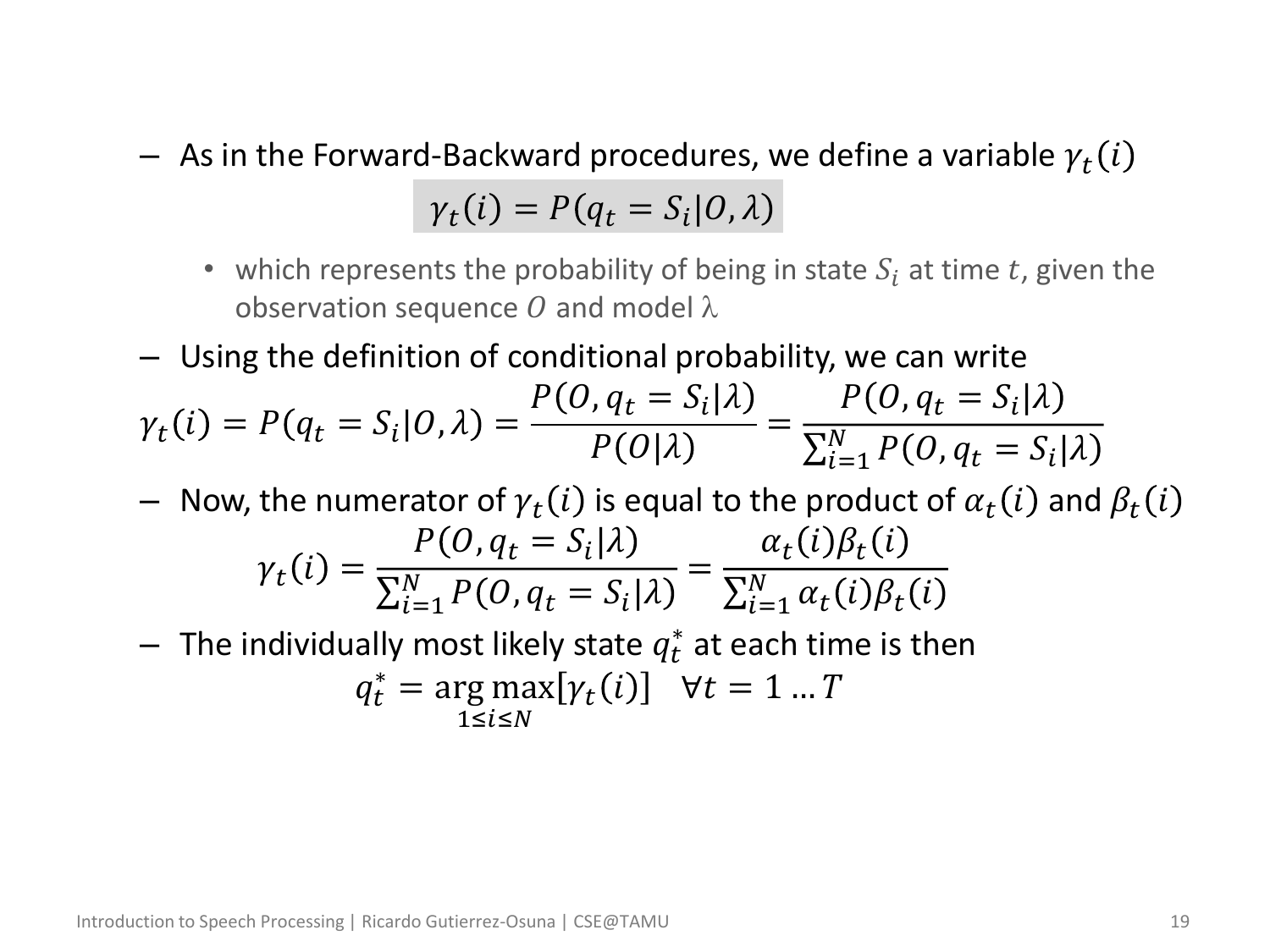- The problem with choosing the individually most likely states is that the overall state sequence may not be valid
	- Consider a situation where the individually most likely states are  $q_t = S_i$ and  $q_{t+1} = S_j$ , but the transition probability  $a_{ij} = 0$
- Instead, and to avoid this problem, it is common to look for the *single best* state sequence, at the expense of having sub-optimal individual states
- This is accomplished with the Viterbi algorithm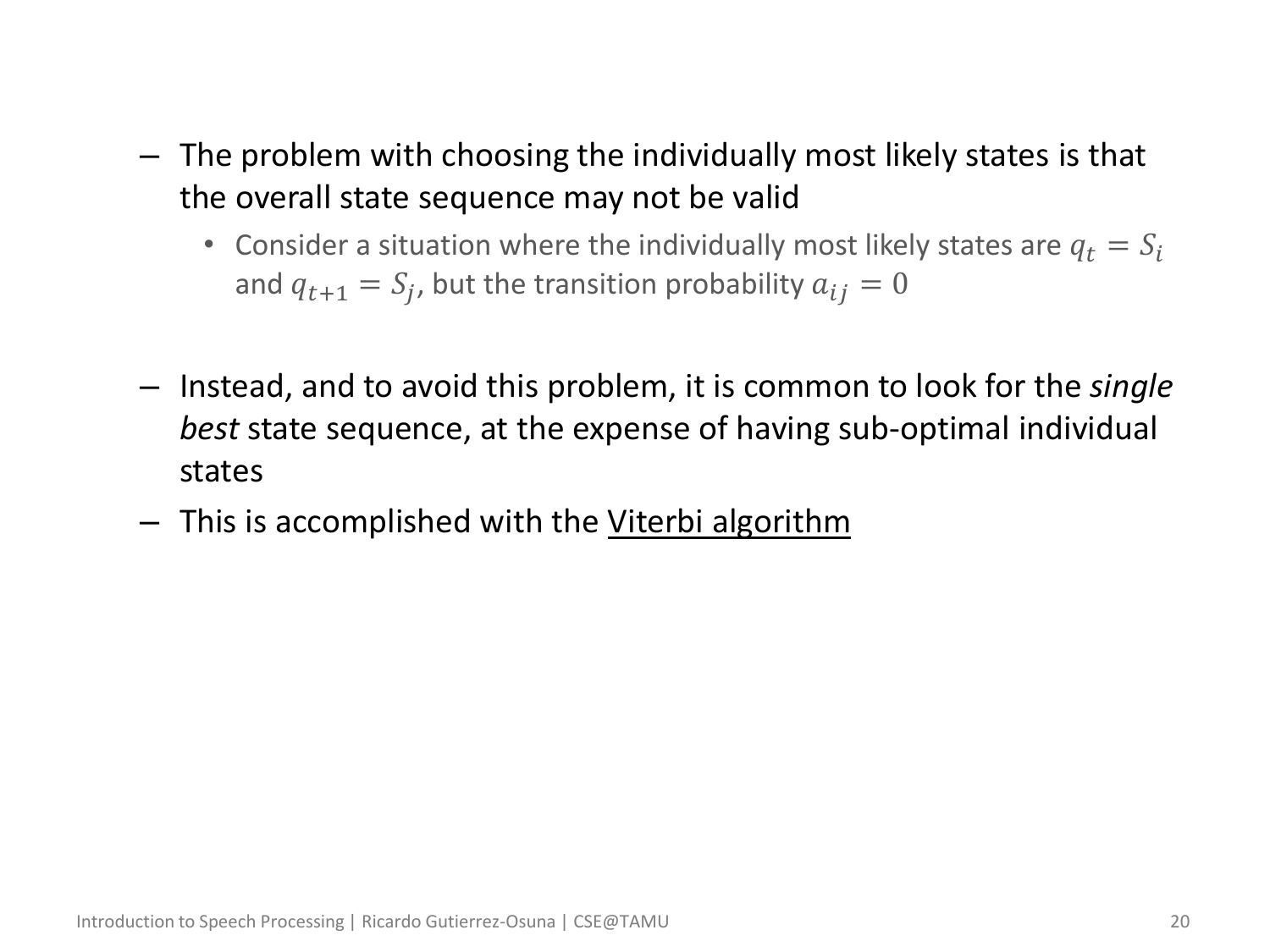### • **The Viterbi algorithm**

– To find the single best state sequence we define yet another variable

$$
\delta_t(i) = \max_{q_1 q_2 \dots q_{t-1}} P(q_1 q_2 \dots q_t = S_i, o_1 o_2 \dots o_t | \lambda)
$$

- which represents the highest probability along a single path that accounts for the first t observations and ends at state  $S_i$
- $-$  By induction,  $\delta_{t+1}(j)$  can be computed as  $\delta_{t+1}(j) = \max_i$ i  $\delta_t(i)a_{ij}$   $b_j(o_{t+1})$
- To retrieve the state sequence, we also need to keep track of the state that maximizes  $\delta_t(i)$  at each time  $t$ , which is done by constructing an array

$$
\Psi_{t+1}(j) = \underset{1 \le i \le N}{\arg \max} \big[ \delta_t(i) a_{ij} \big]
$$

•  $\Psi_{t+1}(j)$  is the state at time t from which a transition to state  $S_j$  maximizes the probability  $\delta_{t+1}(i)$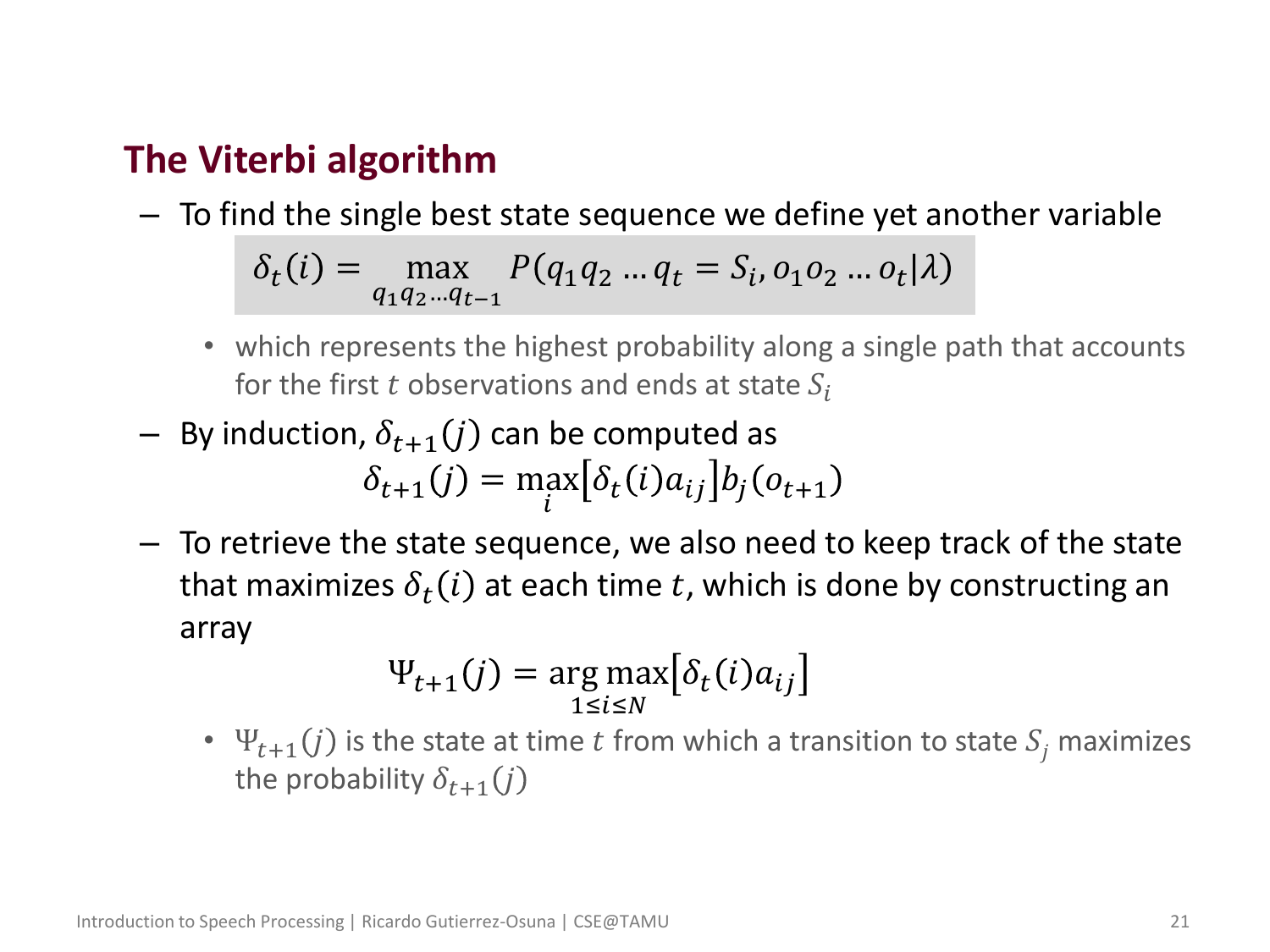